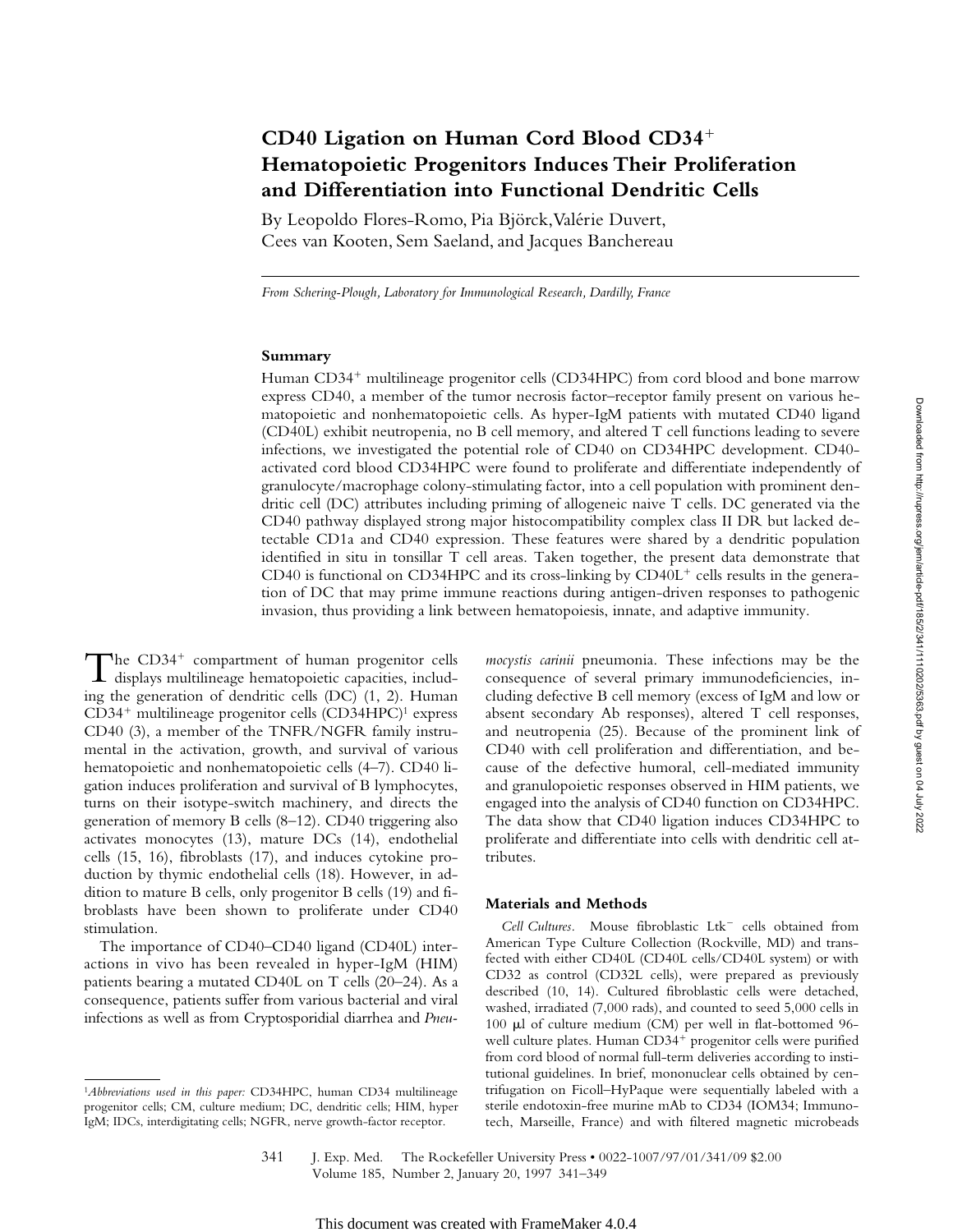(MiniMacs; Miltenyi Biotec, Bergish-Gladbach, Germany). Labeled cells were selected by two passages through a magnetic separation column (MiniMacs Separation Column; Miltenyi Biotec), and then thoroughly washed and seeded for culture. Yielding of  $CD34<sup>+</sup>$  cells ranged from 0.3% to 1.3% of the total mononuclear cell initial population and final purity was  $\geq 98\%$  as confirmed by flow cytometry and immunocytochemistry performed on cytospins and BioRad slides (BioRad, Munich, Germany). CD34<sup>+</sup> selected cells thus scored negative for lineage-restricted markers (CD3, CD4, CD14, CD15, CD16, CD19, CD20, CD23, CD33) and were homogeneous small mononuclear cells with scant cytoplasm.  $5 \times 10^3$  CD34<sup>+</sup> cells were seeded in 100 µl/well onto equal amounts of irradiated murine fibroblastic L cells transfected either with CD40L or with CD32 as control, or in CM alone prepared with RPMI-1640 supplemented with 10% heat-inactivated FCS plus antibiotics. To estimate CD34HPC proliferation after defined time periods, cultured cells were either thoroughly resuspended to quantitate the number of viable cells by exclusion of Trypan blue, or pulsed overnight with1  $\mu$ Ci of [3H]thymidine and harvested in triplicates. To assess the production of DC, 105 CD34HPC were plated onto  $5 \times 10^4$  irradiated L cells (CD40L L cells or CD32 L cells as controls), in 48-well culture plates, in a final volume of 500  $\mu$ l of culture medium. At the time periods indicated, cultured cells were resuspended to score the proportion of DC. To assess the specificity of the system, neutralizing antibodies to CD40 (mAb 89), CD40L (LL48) (both from our laboratory), to granulocyte/macrophage colony-stimulating factor (GM–CSF) (mAb 23B6, provided by Dr. J. Abrams, DNAX, Palo Alto, CA), or isotype control antibodies (Sigma Immunochemicals, St. Louis, MO) were added to the cultures. The presence of DC was assessed by four well-established criteria: morphology, mobility, phenotype, and function. DC were then scored on Bio-Rad adhesion slides following staining with anti-MHC class II DR antibody. In addition, an evaluation was performed on May– Grünwald-Giemsa stained cytospin preparations. Criteria for DC identification included both clearly defined filiform cytoplasmic projections and strong class II DR positivity. Cells showing only pseudopod-like appearance were not considered as DC.

*Immunostaining.* Cultured cells resuspended and washed three times in PBS were left 15 min at  $20^{\circ}$ C (10<sup>4</sup> cells in PBS on prewashed BioRad adhesion slides). The following primary antibodies were used for 30 min at 20°C: CD1a (OKT6) from Ortho Diagnostics (Raritan, NJ), CD1a (IOM6), CD4, CD13, CD19, CD23, CD32, CD33, CD34, CD38, CD40 and CD44 from Immunotech; CD26, CD59, and CD90 from Serotec (Oxford, England); CD32 from Medarex, (West Lebanon, NH); CD14, CD15, CD16, CD20, CD21, CD80 (B7-1), anti-MHC class II DR, and isotype control antibodies from Becton-Dickinson (Mountain View, CA); CD43 and CD68 from Dakopatts (Glostrup, Denmark); CD74 from The Binding Site (Birmingham, England); CD86 (B7-2) from PharMingen (San Diego, CA); anti-MHC class I from SeraLab (Sussex, England); anti-relB from Santa Cruz Biotechnology (Santa Cruz, CA); recombinant HIVgp120 from Neosystem (Strasbourg, France); anti-NGFR from Boehringer-Mannheim (Federal Republic of Germany). CD45, CD60, anti-pan cadherin, and anti-heat shock protein (HSP60) antibodies were from Sigma Immunochemicals. Secondary step antibodies included biotinylated sheep anti–mouse IgG, IgA, and IgM (The Binding Site), biotinylated goat anti–rabbit (Dako) and streptavidin–alkaline phosphatase from Tago-Immunologicals (Camarillo, CA). For assessing HIV binding to DC, recombinant HIVgp120-FITC (Neosystem) was used, followed by a biotinylated mouse mAb to FITC (Sigma) and streptavidin–alkaline phos-

phatase (Tago). For intracytoplasmic staining, saponin at 0.33% in PBS was used throughout the staining protocol. Color was developed using a Fast Red developing System (Dako). For in situ analysis, immunohistochemical staining of acetone-fixed cryostat sections  $(8 \mu m)$  was performed by incubation with primary antibodies to CD1a (IgG1, Immunotech), CD40 (IgG1, mAb 89), followed by anti–mouse IgG1 and mouse APAAP or to MHC class II DR (IgG2b), a biotinylated anti-mouse IgG2b mAb, and streptavidin peroxidase. The alkaline phosphatase was revealed using Fast Blue as a chromogen (blue color) and the peroxidase was developed by 3-amino-9-ethyl carbazole (red color).

*Cell Cycle Analysis of CD34HPC.* Freshly prepared CD34HPC or CD34HPC cultured for 3 d onto CD32 or CD40L-transfected fibroblasts were gently resuspended, washed and incubated with 5 mg/ml of Hoechst 33342 (Calbiochem Novabiochem, La Jolla, CA) during 45 min at room temperature to quantitate cycling cells. Hoechst-stained cells were subsequently labeled with a MoAb to CD34, washed, and analyzed in a FACSTAR® flow cytometer (Becton-Dickinson).

*MLR.* To test their allostimulatory properties, CD40-derived DC obtained at day 14 as previously described were irradiated (6,000 rads), seeded at different concentrations, and incubated with  $2 \times 10^4$  cord blood–derived CD4<sup>+</sup> T cells obtained from a different donor.  $CD4^+$  T cells were prepared from the mononuclear cell fraction by negative selection using a cocktail of antibodies to CD8, CD14, CD16, CD19, CD20, CD40, and MHC class II DR. Proliferation of naive T cells is expressed as incorporation of tritiated thymidine at day 5.

*Limiting Dilution Assay.* CD34HPC were seeded at a density of 1, 10, or 100 cells/well in round-bottomed microtiter plates at a final volume of 100  $\mu$ l either onto irradiated CD40L<sup>+</sup> L cells or with GM–CSF (100 ng/ml)/TNF (2.5 ng/ml). After 12 d of culture, the number of wells with cell growth and the wells that contained cells with recognizable DC morphology, respectively, were scored. For each condition, a total number of 60 wells were seeded with 100 CD34HPC/well and 600 wells were seeded with 10 or 1 CD34HPC/well. One plate containing  $CD40L^-$  fibroblastic cells was seeded with 100 CD34HPC/well and used as a negative control.

# **Results**

*CD40 Ligation Induces Proliferation of CD34HPC.* To investigate the potential role of the CD40 molecule on CD34HPC, progenitor cells were cultured over CD40Ltransfected fibroblasts (CD40L cells/CD40L system), (10, 14) or on CD32-transfected cells as control. CD40L-activated CD34HPC entered into DNA synthesis, as measured by tritiated thymidine incorporation that peaked around day 8 and declined by day 15 (Fig. 1 *A*). CD40-triggered proliferation of progenitor cells was specific, because it was prevented by antibodies to CD40 and CD40L but not by isotype-matched control antibodies (Fig. 1 *B* and *E*). The observed DNA synthesis reflected actual cell proliferation (Fig. 1 *E*) with a mean 10-fold increase in viable cells observed at day 8 (four independent experiments). In contrast, there was no or only marginal increase in proliferation of CD34HPC cultured over control CD32-transfected cells (CD32 L cells; Fig. 1 *A*, *B*, *E*). Double labeling with Hoechst 33342 and CD34 MoAb to assess the cell cycle of CD34HPC confirmed the quiescent status of these cells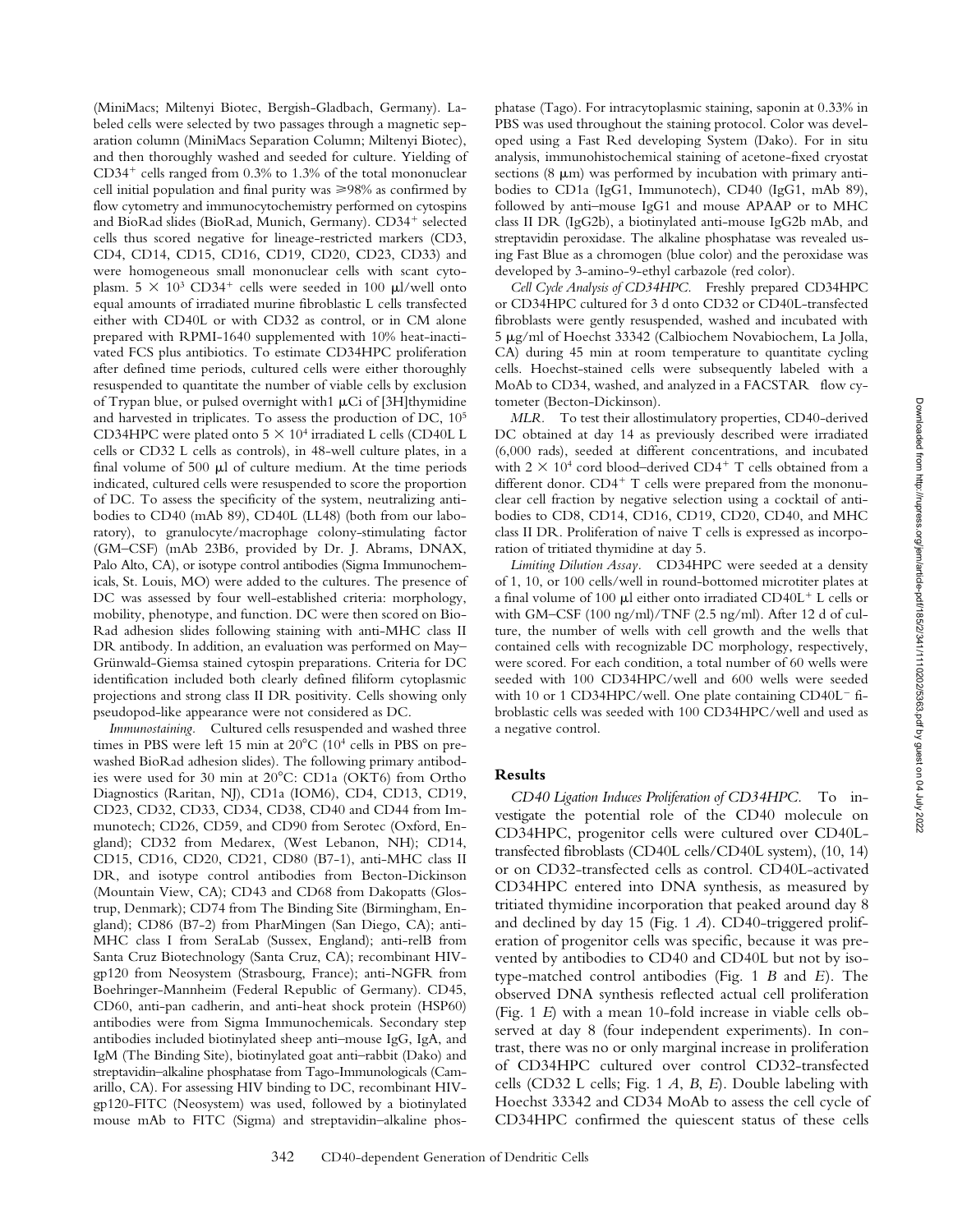

Figure 1. CD40 ligation induces proliferation of human CD34<sup>+</sup> progenitor cells. (*A*) Kinetics, (*B*, *E*) specificity, (*C*, *D*) cell cycle analysis. CD34HPC cultured as described in Materials and Methods were either pulsed overnight with 1  $\mu$ Ci of [<sup>3</sup>H]thymidine (*A*, *B*) or counted by Trypan blue exclusion (*E*). Experiments shown are representative of three experiments and data are presented as mean cpm  $\pm$  SD (*A* and *B*) and cell numbers per ml  $\pm$  SD (*E*), as determined in triplicate wells. For quantitating recovery of viable cells, 10<sup>5</sup> progenitor cells (indicated by horizontal line in medium control bar) were seeded in 1.0 ml of culture medium onto 10<sup>5</sup> CD40L<sup>+</sup> cells or control CD32 cells. Results were evaluated at days 4, 8, and 15 (*A*) or at day 8 only (*B*, *E*). Where indicated, cultures were supplemented with mAbs to CD40 (mAb 89), CD40L (mAb LL48), or isotype-matched control antibodies. (*C*, *D*) Cell cycle analysis. CD34HPC freshly isolated (data not shown) or cultured either on CD32L (*C*) or CD40L-transfected fibroblasts (*D*) for 3 d were resuspended and incubated with Hoechst 33342. To quantitate specifically CD34HPC entering into cycle, Hoechst-stained cells were subsequently labeled with a mAb to CD34, washed, and analyzed with a FACSTAR<sup>+®</sup> flow cytometer.

when freshly isolated (data not shown). After 3 d of culture over control CD32 L cells, few CD34HPC were cycling (Fig. 1 *C*). By contrast, a significant proportion of CD34HPC were found in cycle when stimulated for 3 d by CD40L (Fig. 1 *D*). However, at 24 h (data not shown), the percentage of cycling cells in CD40L cultures was only marginally higher than that of control cultures, indicating that CD40L probably recruits a small proportion of  $CD34^+$ cells whose cycling progeny accumulates with time.

*CD40 Ligation Induces CD34HPC to Differentiate into DC.* 8-d cultures of CD34HPC on CD32L cells yielded small round mononuclear cells morphologically comparable to fresh CD34HPC (Fig. 2 *a*), whereas CD34HPC cultured over CD40L L cells revealed small clusters of 10–50 cells displaying long cytoplasmic projections (Fig. 2 *b*). These clusters grew progressively in size releasing individual cells (Fig. 2, *c* and *d*) that, by day 14, exhibited long delicate and highly motile cytoplasmic processes (Fig. 2, *c* and *d*, 15-s interval). Cytocentrifugation and Giemsa staining of CD40L-cultured CD34HPC revealed that a proportion of cells displayed numerous and long dendrites (Fig. 2 *e*). A detailed immunophenotypic analysis of CD40-generated DC at day 14 showed high levels of MHC class II DR antigen (Fig. 2 *i*), and the costimulatory molecules B7-1 (CD80) and B7-2 (CD86) (Table 1). At variance with GM–CSF/TNF-derived DC, CD40-derived DC were negative for CD1a and CD40 (Table 1). Interestingly, CD40 generated DC expressed high levels of the transactivating factor rel-B (Fig. 2 *h*), associated with mature DC but absent from dendritic Langerhans cells (26). A small proportion of CD40-derived DC could bind recombinant HIVgp120 (Fig. 2 *f* ) and expressed CD26 (Fig. 2 *g*). Occasional DC exhibited beaded dendrites reminiscent of those observed on follicular dendritic cells associated with iccosome release (Fig. 2 *g*) (27). The nondendritic population from CD40L cultures were nongranulocytic monocyte-like cells as determined by May–Grünwald–Giemsa staining (data not shown). Independent analysis of five different CD34HPC samples cultured 14 d over CD40L cells demonstrated 29.9%  $\pm$  1.4% motile cells by phase contrast microscopy,  $37.4\% \pm 3.7\%$  cells with dendrites by Giemsa staining, and  $39.6\% \pm 3.6\%$  DC with strong HLA DR expression (data not shown). Taken together, these results demonstrate that a population of CD34HPC can differentiate into DC after CD40 triggering.

Immunohistochemical analysis of secondary lymphoid tissue (tonsils) revealed the presence of MHC class II  $DR^+,$  $CD1a^-$  and  $CD40^-$  cells, with clear dendritic morphology, scattered through the T cell areas where interdigitating cells congregate (Fig. 2, *j* and *k*). These findings identify a correlate population in situ, precisely in the area where mature DC localize to interact with low frequency Ag-specific T cells in vivo.

*Kinetics and Specificity of CD40-dependent Generation of DC.* Kinetic followup of CD40 stimulated CD34HPC indicated early emergence of DC in cultures with 6% identifiable DC at day 4, 16% at day 8, and a maximum 36% by day 14 (Fig. 3 *A*). As observed for proliferation, DC generation was specific for CD40 engagement, because antibodies to either CD40 or CD40L efficiently blocked their appearance, whereas isotype-matched control antibodies were ineffective (Fig. 3 *B*). Of note is the fact that a soluble fusion protein constructed with CD40L and CD8 (sCD40L) was also capable of inducing development of DC. However, the soluble product was less effective than polyvalently immobilized CD40L, especially regarding dendrite development (data not shown). Interestingly, neutralizing anti-GM–CSF antibodies did not affect the CD40L-dependent generation of DC (Fig. 3 *B*), which contrasts with previous studies in vitro where DC generation was strictly dependent on addition of GM–CSF (1, 28–31).

*Clonal Analysis of CD34HPC Stimulated Through CD40.* Limiting dilution assays scored with an inverted microscope after 12 d of culturing CD34HPC first confirmed that control CD32-transfected fibroblasts alone do not promote generation of DC, even at the highest number of progenitor cells (100) plated per well (Table 2). By contrast, cultures over CD40L L cells induced the generation of clones containing DC (as determined by typical morphology) in 3% of the wells seeded at 1 cell/well, a proportion that increased to 10% and 36% when 10 and 100 CD34HPC were seeded per well, respectively. Parallel experiments with GM–CSF-treated CD34HPC showed that this cytokine was at least twice as efficient as CD40L in generating DC in vitro (Table 2).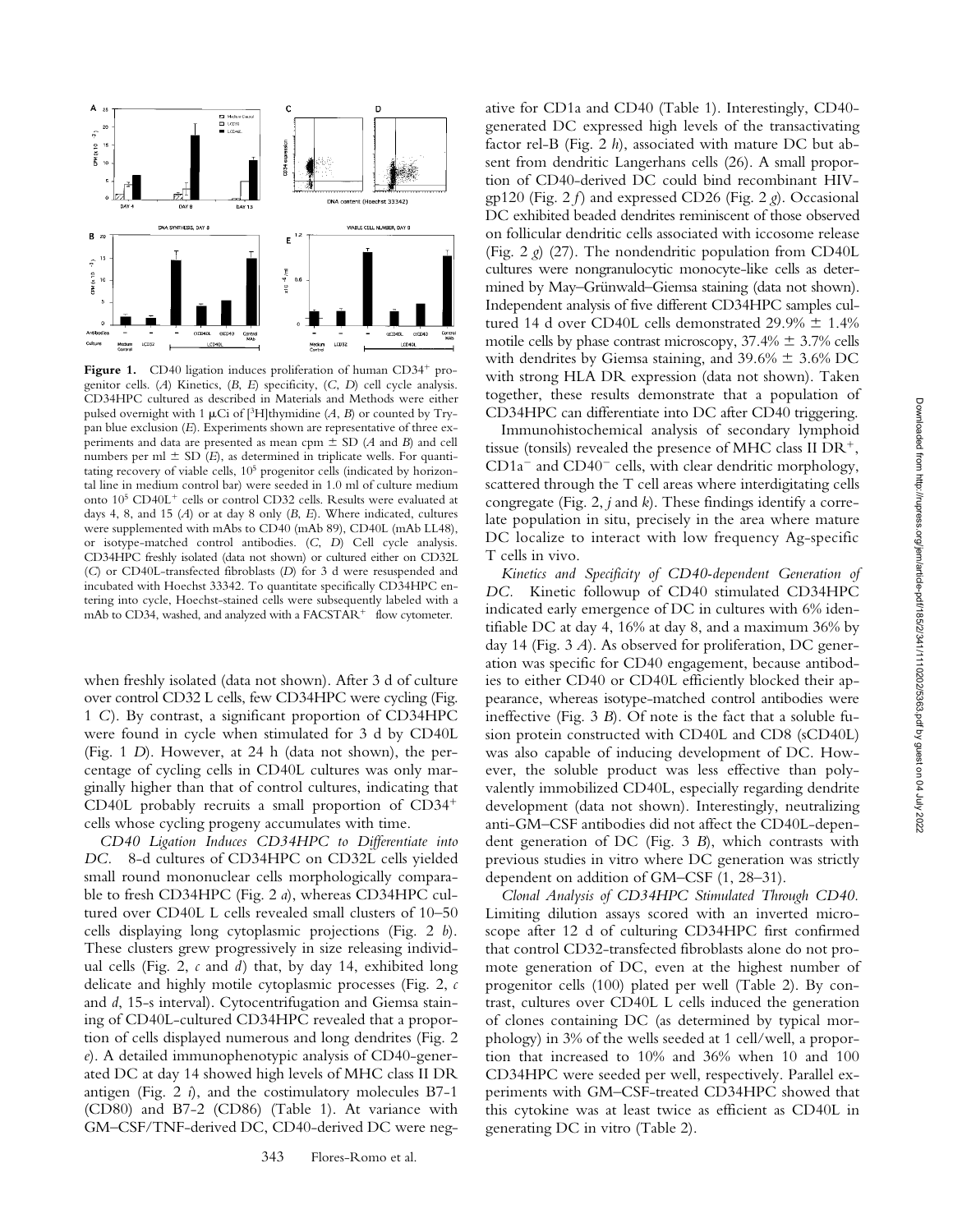

Figure 2. Morphology and phenotype of CD40-activated CD34<sup>+</sup>HPC and in situ localization of CD1a<sup>-</sup>/CD40<sup>-</sup>, DR<sup>+</sup> DC. CD34<sup>+</sup> HPC prepared as described were seeded onto control (CD32L cells) cultures (*a*) or onto CD40L (CD40L-L cells) cultures (*b–i*) and evaluated at days 8 (*a* and *b*) and days 14 (*c*–*i*). Photomicrographs were taken from cells in culture wells (*a–d*) at 3200 (*a* and *b*) and 3400 (*c* and *d*) magnification, and from cytospin prepara-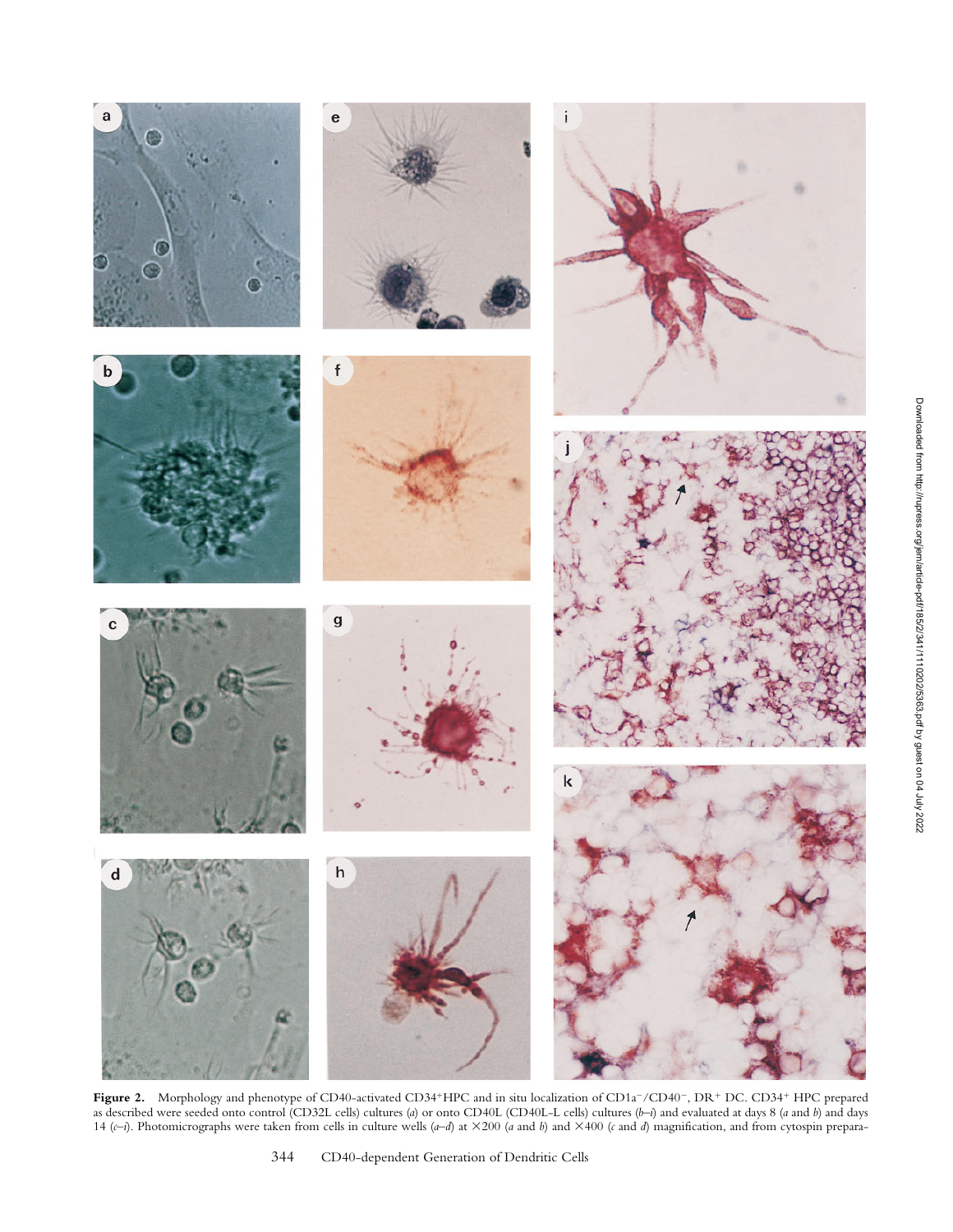**Table 1.** *Comparative Phenotype of CD40 versus GM–CSF/ TNF-derived DC*

|              | $CD40-DC$  | GM-CSF/TNF-DC |  |
|--------------|------------|---------------|--|
| CD1a         |            | $++$          |  |
| CD2          |            |               |  |
| CD4          | $\pm$ (sb) | $++$          |  |
| CD14         |            |               |  |
| CD15         |            |               |  |
| CD16         |            |               |  |
| CD19         |            |               |  |
| CD20         |            |               |  |
| CD21         |            |               |  |
| CD23         |            |               |  |
| CD26         | $++++$     | ND            |  |
| CD32         |            | $++$          |  |
| CD34         |            |               |  |
| CD40         |            | $++$          |  |
| CD43         | $++++$     | $++$          |  |
| CD44         |            | $++$          |  |
| CD45         | $++++$     | $++$          |  |
| CD59         |            | $++$          |  |
| CD68         |            | $+$ (sb)      |  |
| CD74         | $++$       | $++$          |  |
| CD80         | $^{+}$     | $++$          |  |
| CD86         | $++$       | $++$          |  |
| CD90         |            |               |  |
| Pan-Cadherin | $^{+}$     | ND            |  |
| <b>NGFR</b>  | $++++$     |               |  |
| <b>HSP60</b> | $++$       | ND            |  |
| MHC class II | $++++$     | $++++$        |  |
| MHC class I  | $++++$     | $++++$        |  |
| rel-B        | $++++$     | $^{+}$        |  |
|              |            |               |  |

Phenotype of CD40-derived DC, comparison to GM–CSF/TNFderived DC. 104 DC harvested at day 14 were deposited onto BioRad slides to perform immunostaining. Culture conditions, preparation of cells, and staining procedures as described in Fig. 2. For intracytoplasmic staining, saponin at 0.33% in PBS was used throughout the staining protocol. Cells were scored as positive when a clearer and stronger staining than that of control antibodies was observed. Reactivity with the different antibodies tested was scored as  $(-)$  negative,  $(\pm)$  weak,  $(+)$  modest,  $(+)$  intermediate, to strong  $(+)$ , based on staining intensity. In addition,  $(sb)$  indicates reactivity only with a subset  $(<50%)$  of the DC.

*DC Generated after CD40 Ligation of CD34HPC Stimulate T Cell Alloreaction.* DC, unlike monocytes or lymphocytes, display the unique property of vigorously stimulating the proliferation of naive T cells (28). As few as 300



Figure 3. CD40 triggering of CD34<sup>+</sup> progenitors specifically induces the generation of DC that accumulate with time. (A) Human CD34<sup>+</sup> progenitor cells seeded in CD40L (LCD40L cells) or in control cultures (LCD32 cells) were evaluated for DC generation at different times. (*B*) The effect of neutralizing antibodies to CD40, CD40L, and GM–CSF, or an irrelevant control Ab was also determined at day 14. Results are expressed as percentage  $DC \pm SD$  evaluated in triplicates. Cultures and evaluation of DC production were performed as described in Materials and Methods.

CD40L-cultured CD34HPC were able to induce naive  $CD4^+$  cord blood T cells (ratio 1/66) to enter into DNA synthesis and 3,000 CD40L-derived DC (ratio 1/6.6) increased T cell thymidine incorporation by 250-fold (Fig. 4). In contrast, freshly isolated or IL-3-cultured CD34HPC are unable to induce naive T cell proliferation (1). Thus, in addition to their morphology, motility and phenotype, cells generated by CD40 ligation of CD34HPC possess the antigen-presenting capacity of DC.

tions (*e*) or from BioRad slides (*f–i*) at 31,000 magnification. In (*c*) and (*d*), the same field was taken at a 15-s interval to show dendrite motility. (*e*) May– Grünwald staining of DC. (*f*) HIV-gp120 binding. (*g*) shows a CD26<sup>+</sup> DC. (*h*) A rel-B<sup>+</sup> DC together with a rel-B<sup>-</sup>, nondendritic cell. (*i*) MHC class II DR<sup>+</sup> DC. (*j* and *k*) Tonsil sections stained for CD1a and CD40 (both in *blue*) and MHC class II DR (*red*) showing single DR<sup>+</sup>, CD1a<sup>-</sup> and CD40<sup>-</sup> DC scattered in the T cell area. (*j*)  $\times$  400 magnification and (*k*)  $\times$  1,000 magnification.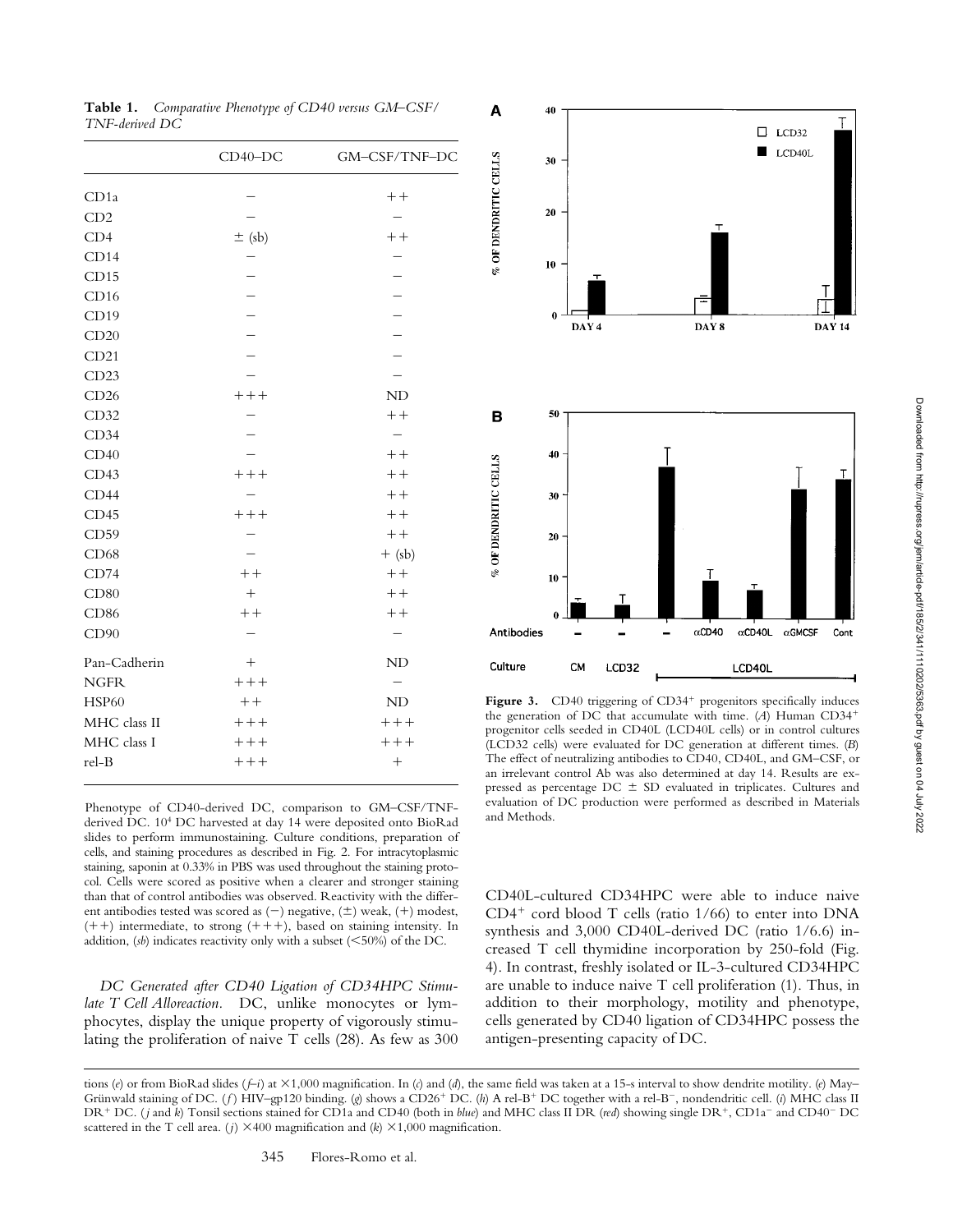| Stimuli           | Nbr CD34<br><b>HPC</b><br>seeded/well* | Percent<br>wells with<br>growth | Percent wells<br>containing<br>DC |
|-------------------|----------------------------------------|---------------------------------|-----------------------------------|
| $CD40L^-$ L-cells | 100                                    | 1                               | $\theta$                          |
| $CD40L+$ L-cells  | 100<br>10                              | 84<br>27                        | 36<br>10                          |
|                   | 1                                      | 6                               | 3                                 |
| GM-CSF/TNF        | 100                                    | 100                             | 100                               |
|                   | 10                                     | 38                              | 27                                |
|                   | 1                                      | 16                              | 12                                |

Limiting dilution assay. CD34HPC were seeded at a density of 1, 10, or 100 cells/well in round-bottomed microtiter plates at a final volume of 100  $\mu$ 1 on irradiated CD40L<sup>+</sup> cells or with GM–CSF (100 ng/ml)/ TNF (2.5 ng/ml). After 12 d of culture, the percentage of total wells with cell growth and the percentage of total wells containing DC (as determined from morphology in culture plates examined with an inverted microscope) were scored. For each condition, a total number of 60 wells were seeded with 100 CD34HPC/well and 600 wells were seeded with 10 or 1 CD34HPC/well. One plate containing CD40L negative fibroblastic L cells was seeded with 100 CD34HPC/well and used as a negative control.

\*For 1 and 10 cells/well, 600 wells were seeded. For 100 cells/wells, 60 wells were seeded.

# **Discussion**

The present study demonstrates that CD40 ligation of cord blood CD34HPC results in their proliferation and subsequent differentiation into DC.

DC generation was not dependent on the fibroblasts themselves, because  $CD40L^-$  Ltk<sup>-</sup> cells transfected with CD32 were uneffective. This was further corroborated by using a soluble CD40L–CD8 fusion protein that also permitted the production of DC (data not shown), though, as observed for B cell functions (our unpublished observations), this reagent was less efficient than cell-bound CD40L, especially for dendrite development.

CD34HPC were observed to be cycling in response to CD40L triggering at day 3 of culture, but not at day 1. This suggests that only a minor proportion of CD34HPC may be driven into cycle and that the cycling population identified by day 3 results from accumulation of the initially recruited progenitors. The low clone numbers obtained by limiting dilution in response to CD40L is consistent with the observed cell cycle kinetics. Limiting dilution analysis also indicates that CD40L by itself is less efficient than the combination of GM–CSF/TNF to generate DC.

In accordance with the latter finding, a comparative analysis of bulk cultures of cord blood  $CD34<sup>+</sup>$  progenitors showed that GM–CSF/TNF results in a considerably



Figure 4. DC generated in the CD40L system stimulate primary T cell responses. The functional capacity of CD40-generated DC was determined in a primary MLR culturing varying amounts of irradiated DC with CD4<sup>+</sup> cord blood T cells. DC obtained at day 14 as described were irradiated and plated at different concentrations with  $2 \times 10^4$  cord blood– derived CD4<sup>+</sup> T cells prepared from a different donor by negative selection (see Materials and Methods). Stimulation of naive T cells is presented as mean [3H]thymidine incorporation  $\pm$  SD measured in triplicate wells at day 5. Data are representative of three different experiments.

higher cell expansion (34.0  $\pm$  16.0-fold; *n* = 10) than does CD40 triggering  $(8.3 \pm 2.7 \text{ fold}; n = 5)$ . In keeping with differences observed between the two in vitro derived DC populations, the presently described DC, although clearly able to stimulate allogeneic naive T cells, appear less potent stimulators on a cell-to-cell basis than the DC obtained in GM–CSF/TNF cultures (Caux, C., and J. Banchereau, unpublished data). This observation may be related to the lack of detectable CD40 on the CD40-derived DC as compared with GM–CSF/TNF-derived cells (Table 1).

Although DC migratory routes and tissue residence are relatively well known (32, 33), their precise ontogeny is poorly understood. GM–CSF is considered an essential requirement for generation of DC, whether from CD34HPC (1, 29) or from monocytic cells (30, 31, 34). However, our findings suggest an alternative GM–CSF-independent pathway of DC ontogeny, the existence of which was indeed revealed by the normal DC status of mice with inactivated GM–CSF or GM–CSF-receptor genes (35, 36). However, at this stage, the possibility that CD40 stimulation may trigger the production of other endogenous cytokines relevant for inducing DC differentiation from progenitor cells (i.e., kit–ligand/TNF), cannot be ruled out.

Interestingly, in a recent immunohistological study of two HIM patients, interdigitating cells (IDCs) (referred to as  $S100<sup>+</sup>$  cells) in lymph node paracortex are reported as being normal in one case, but as being rare in the second patient (37). Although the topographic distribution and exact phenotype of DC subsets in HIM patients requires further analysis, it is possible that CD40-derived DC represent a distinct subpopulation of mature DC with a putative particular function. The notion that the DC lineage is consti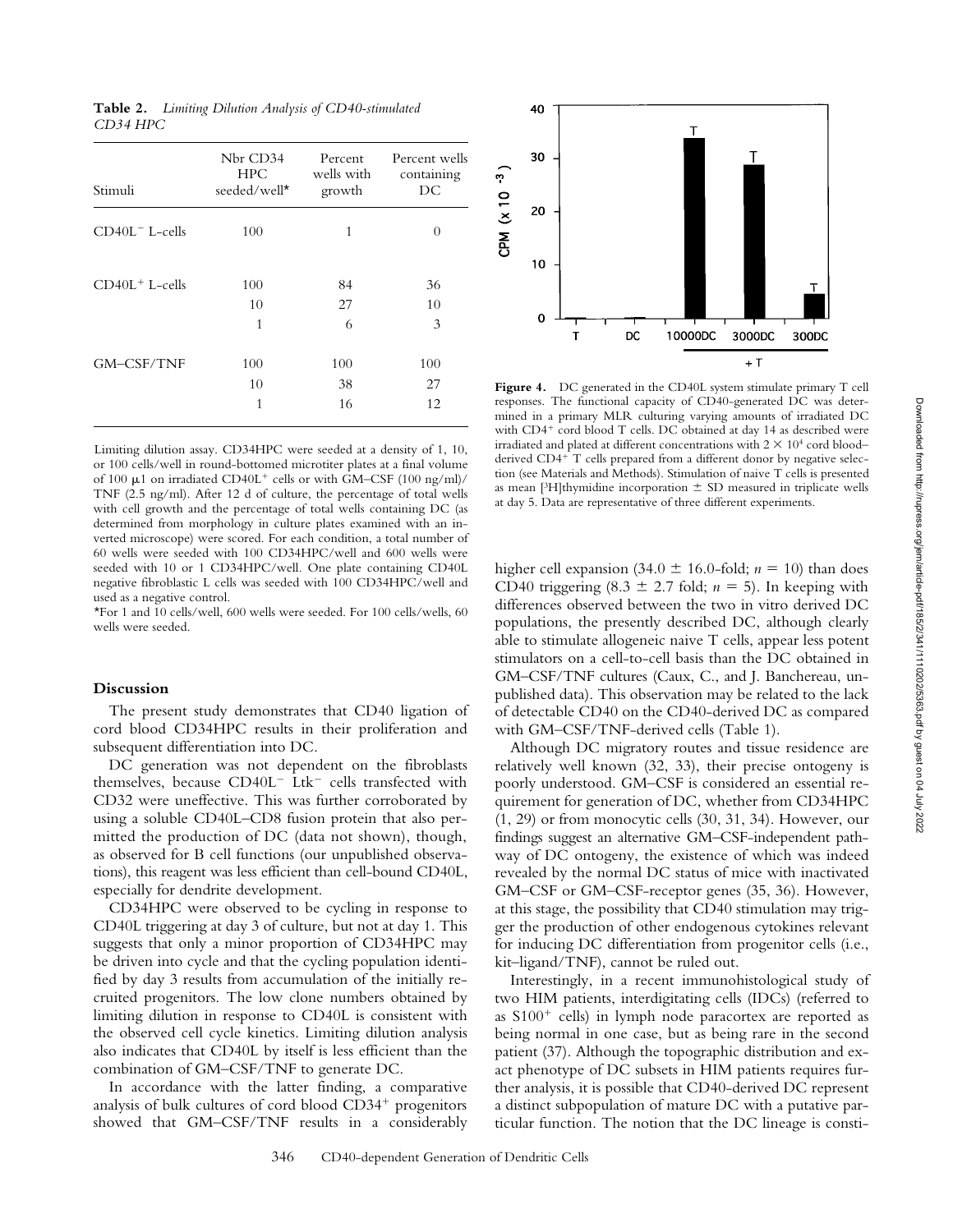tuted of discrete subsets (28, 38–41) may be in accordance with our in vivo finding of a DC population that phenotypically mirrors the CD40-derived DC. Moreover, the in situ localization of these cells in the T cell/IDC-rich area would also be consistent with a more mature status of the CD40-derived DC, as suggested by lack of CD1a and the strong expression of rel-B.

The altered CD40L from HIM patients and from genetargeted mice results in disrupted interactions between T cells and DC that may be the cause of deficient T cell priming (42), explaining perturbed T cell responses such as frequent *Cryptosporidium* and *Pneumocystis carinii* infections (43, 44) and susceptibility to *Leishmania* (45–47). Furthermore, unproductive CD40L interactions with CD40 on monocytes (13) or stromal cells (18) may result in decreased production of hematopoietic growth factors, which thus may explain the frequent neutropenia associated with HIM syndrome.

The existence of a CD40L-dependent pathway of DC development calls for the identification of the  $CD40L^{+}$ partner.  $CD40L^{+}$ -activated T cells represent an obvious candidate, a possibility that would be consistent with the T cell secretion of hematopoietic growth factors (including the T cell–specific IL-3), the presence of T cells in the bone marrow (48–53), and the various hematopoietic abnormalities observed in T cell–deficient animals and humans (51). Recirculating CD34HPC may also encounter  $CD40L<sup>+</sup>$  mast cells (54) in peripheral tissues, thereby contributing to extramedullary DC production. In keeping with this, DC may also be generated by contact with  $CD40L<sup>+</sup>$  T cells outside bone marrow, e.g., at the sites of inflammation where chemokines are released and may attract the progenitors.

Taken together, our findings indicate that a novel CD40 dependent pathway of DC generation may be operating when activated  $CD40L^{+}$  T cells encounter CD34HPC. This would provide an alternative and probably a necessarily redundant DC pathway to satisfy the increased DC demands required for the appropriate priming to immune responses during pathogenic invasion. CD40–CD40L interactions, thus, may represent an important link between hematopoiesis, innate, and adaptive immunity.

The authors thank S. Ait-Yahia and I. Durand for excellent technical assistance, Dr. Y.-J. Liu and Dr. C. Caux for helpful discussions, Dr. K. Bacon and Dr. J. Chiller for critically reading the manuscript, and S. Bonnet-Arnaud and M. Vatan for their editorial assistance.

Address correspondence to Dr. Leopoldo Flores-Romo, Schering-Plough, 27 Chemin des Peupliers, BP 11, 69571 Dardilly, France.

*Received for publication 27 August 1996 and in revised form 18 October 1996.*

## **References**

- 1. Caux, C., C. Dezutter-Dambuyant, D. Schmitt, and J. Banchereau. 1992. GM-CSF and  $TNF-\alpha$  cooperate in the generation of dendritic Langerhans cells. *Nature (Lond.).* 360: 258–261.
- 2. Galy, A., M. Travis, D. Cen, and B. Chen. 1995. Human T, B, natural killer, and dendritic cells arise from a common bone marrow progenitor cell subset. *Immunity.* 3:459–473.
- 3. Saeland, S., V. Duvert, C. Caux, D. Pandrau, C. Favre, A. Vallé, I. Durand, P. Charbord, J.E. de Vries, and J. Banchereau. 1992. Distribution of surface-membrane molecules on bone marrow and cord blood CD34<sup>+</sup> hematopoietic cells. *Exp. Hematol.* 20:24–33.
- 4. van Kooten, C., and J. Banchereau. 1996. CD40–CD40 ligand, a multifunctional receptor–ligand pair. *Adv. Immunol.* 61:1–77.
- 5. Banchereau, J., F. Bazan, D. Blanchard, F. Brière, J.P. Galizzi, C. van Kooten, Y.J. Liu, F. Rousset, and S. Saeland. 1994. The CD40 antigen and its ligand. *Annu. Rev. Immunol.* 12:881–922.
- 6. Hollenbaugh, D., H.D. Ochs, R.J. Noelle, J.A. Ledbetter, and A. Aruffo. 1994. The role of CD40 and its ligand in the regulation of the immune response. *Immunol. Rev.* 138:23–37.
- 7. Noelle, R.J. 1996. CD40 and its ligand in host defense. *Immunity.* 4:415–419.
- 8. Liu, Y.J., D.E. Joshua, G.T. Williams, C.A. Smith, J. Gordon, and I.C.M. MacLennan. 1989. Mechanisms of antigendriven selection in germinal centers. *Nature (Lond.).* 342: 929–931.
- 9. Jabara, H.H., S.M. Fu, R.S. Geha, and D. Vercelli. 1990. CD40 and IgE: synergism between anti-CD40 monoclonal antibody and interleukin 4 in the induction of IgE synthesis by highly purified human B cells. *J. Exp. Med.* 172:1861– 1864.
- 10. Arpin, C., J. Déchanet, C. van Kooten, P. Merville, G. Grouard, F. Brière, J. Banchereau, and Y.-J. Liu. 1995. Generation of memory B cells and plasma cells in vitro. *Science (Wash. DC).* 268:720–722.
- 11. Banchereau, J., P. de Paoli, A. Vallé, E. Garcia, and F. Rousset. 1991. Long term human B cell lines dependent on interleukin 4 and antibody to CD40. *Science (Wash. DC).* 251:70–72.
- 12. Rousset, F., E. Garcia, and J. Banchereau. 1991. Cytokineinduced proliferation and immunoglobulin production of human B lymphocytes triggered through their CD40 antigen. *J. Exp. Med.* 173:705–710.
- 13. Alderson, M.R., R.J. Armitage, T.W. Tough, L. Strockbine, W.C. Fanslow, and M.K. Spriggs. 1993. CD40 expression by human monocytes: Regulation by cytokines and activation of monocytes by the ligand for CD40. *J. Exp. Med.* 178:669–674.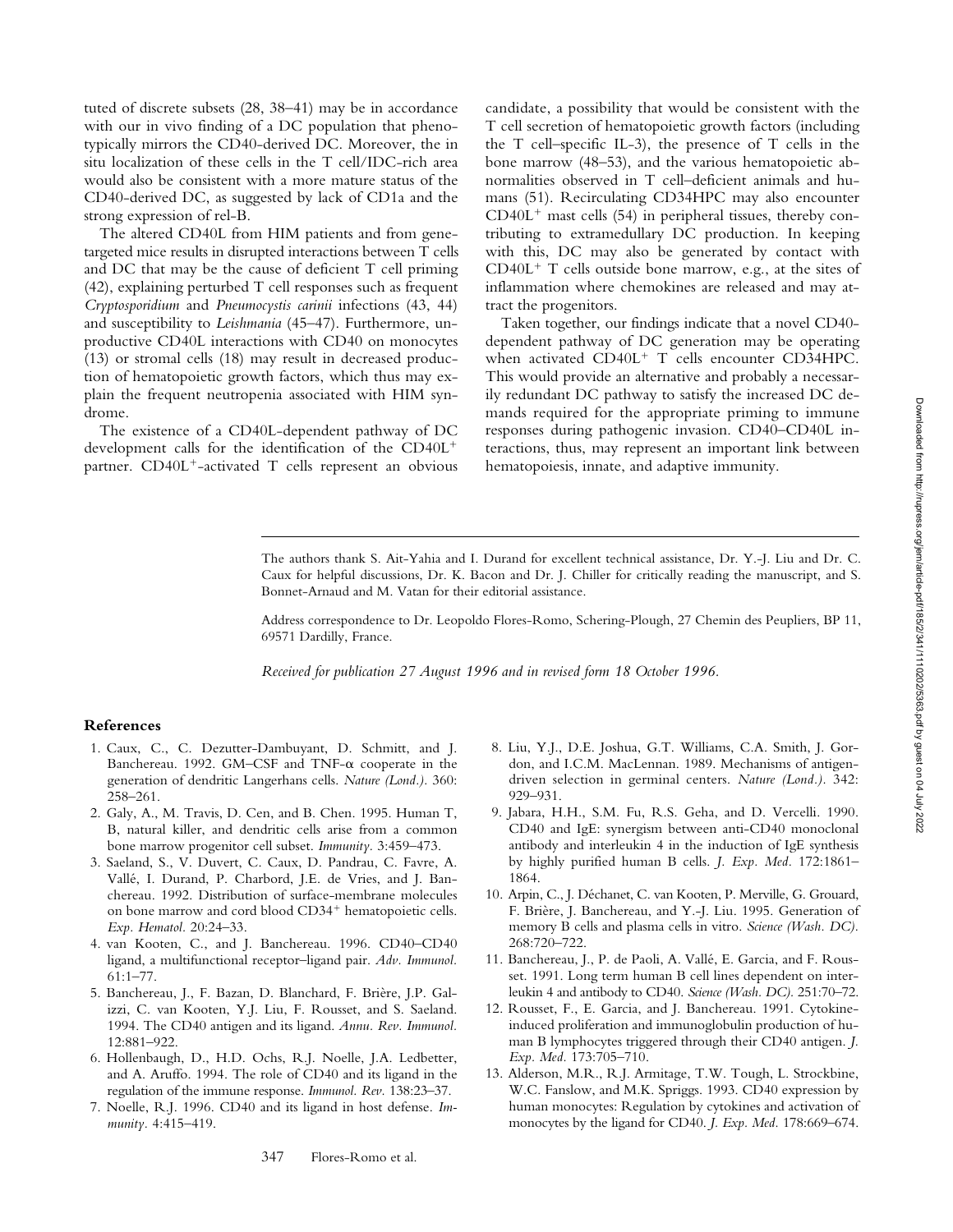- 14. Caux, C., C. Massacrier, B. Vanbervliet, B. Dubois, C. van Kooten, I. Durand, and J. Banchereau. 1994. Activation of human dendritic cells through CD40 cross-linking. *J. Exp. Med.* 180:1263–1272.
- 15. Karmann, K., C.C.W. Hughes, J. Schechner, W.C. Fanslow, and J.S. Pober. 1995. CD40 on human endothelial cells: inducibility by cytokines and functional regulation of adhesion molecule expression. *Proc. Natl. Acad. Sci. USA.* 92:4342– 4346.
- 16. Hollenbaugh, D., N. Mischel-Petty, C. Edwards, J.C. Simon, R.W. Denfeld, P.A. Kiener, and A. Aruffo. 1995. Expression of functional CD40 by vascular endothelial cells. *J. Exp. Med.* 182:33–40.
- 17. Yellin, M.J., S. Winikoff, S.M. Fortune, D. Baum, M.K. Crow, S. Lederman, and L. Chess. 1995. Ligation of CD40 on fibroblasts induces CD54 (ICAM-1) and CD106 (VCAM-1) up-regulation and IL-6 production and proliferation. *J. Leukocyte Biol.* 58:209–216.
- 18. Galy, A.H.M., and H. Spits. 1992. CD40 is functionally expressed on human thymic epithelial cells. *J. Immunol.* 149: 775–782.
- 19. Saeland, S., V. Duvert, I. Moreau, and J. Banchereau. 1993. Human B cell precursors proliferate and express CD23 after CD40 ligation. *J. Exp. Med.* 178:113–120.
- 20. Fuleihan, R., N. Ramesh, R. Loh, H. Jabara, F.S. Rosen, T. Chatila, S.-M. Fu, I. Stamenkovic, and R.S. Geha. 1993. Defective expression of the CD40 ligand in X chromosome– linked immunoglobulin deficiency with normal or elevated IgM. *Proc. Natl. Acad. Sci. USA.* 90:2170–2173.
- 21. DiSanto, J.P., J.Y. Bonnefoy, J.F. Gauchat, A. Fischer, and G. de Saint Basile. 1993. CD40 ligand mutations in X-linked immunodeficiency with hyper-IgM. *Nature (Lond.).* 361: 541–543.
- 22. Aruffo, A., M. Farrington, D. Hollenbaugh, X. Li, A. Milatovich, S. Nonoyama, J. Bajorath, L.S. Grosmaire, R. Stenkamp, M. Neubauer et al. 1993. The CD40 ligand, gp39, is defective in activated T cells from patients with X-linked hyper-IgM syndrome. *Cell.* 72:291–300.
- 23. Allen, R.C., R.J. Armitage, M.E. Conley, H. Rosenblatt, N.A. Jenkins, N.G. Copeland, M.A. Bedell, S. Edelhoff, C.M. Disteche, D.K. Simoneaux et al. 1993. CD40 ligand gene defects responsible for X-linked hyper-IgM syndrome. *Science (Wash. DC).* 259:990–993.
- 24. Korthäuer, U., D. Graf, H.W. Mages, F. Brière, M. Padayachee, S. Malcolm, A.G. Ugazio, L.D. Notarangelo, R.J. Levinsky, and R.A. Kroczek. 1993. Defective expression of T-cell CD40 ligand causes X-linked immunodeficiency with hyper-IgM. *Nature (Lond.).* 361:539–541.
- 25. Notarangelo, L.D., M. Duse, and A.G. Ugazio. 1992. Immunodeficiency with hyper-IgM (HIM). *Immunodef. Rev.* 3: 101–122.
- 26. Burkly, L., C. Hession, L. Ogata, C. Reilly, L.A. Marconi, D. Olson, R. Tizard, R. Cate, and D. Lo. 1995. Expression of *rel*B is required for the development of thymic medulla and dendritic cells. *Nature (Lond.).* 373:531–536.
- 27. Szakal, A.K. 1989. Microanatomy of lymphoid tissue during humoral immune responses : structure function relationships. *Annu. Rev. Immunol.* 7:91–109.
- 28. Steinman, R.M. 1991. The dendritic cell system and its role in immunogenicity. *Annu. Rev. Immunol.* 9:271–296.
- 29. Santiago-Schwarz, F., E. Belilos, B. Diamond, and S.E. Carsons. 1992. TNF in combination with GM–CSF enhances the differentiation of neonatal cord blood stem cells into den-

dritic cells and macrophages. *J. Leukocyte Biol.* 52:274–281.

- 30. Sallusto, F., and A. Lanzavecchia. 1994. Efficient presentation of soluble antigen by cultured human dendritic cells is maintained by granulocyte/macrophage colony-stimulating factor plus interleukin 4 and downregulated by tumor necrosis factor alpha. *J. Exp. Med.* 179:1109–1118.
- 31. Romani, N., S. Gruner, D. Brang, E. Kämpgen, A. Lenz, B. Trockenbacher, G. Konwalinka, P.O. Fritsch, R.M. Steinman, and G. Schuler. 1994. Proliferating dendritic cell progenitors in human blood. *J. Exp. Med.* 180:83–93.
- 32. Austyn, J.M., J.W. Kupiec-Weglinski, D.F. Hankins, and P.J. Morris. 1988. Migration patterns of dendritic cells in the mouse. Homing to T cell–dependent areas of spleen, and binding within marginal zone. *J. Exp. Med.* 167:646–651.
- 33. Liu, L.M., and G.G. MacPherson. 1993. Antigen acquisition by dendritic cells: intestinal dendritic cells acquire antigen administered orally and can prime naive T cells in vivo. *J. Exp. Med.* 177:1299–1307.
- 34. Zhou, L.-J., and T.F. Tedder.  $1996$ . CD14+ blood monocytes can differentiate into functionally mature  $CD83 + den$ dritic cells. *Proc. Natl. Acad. Sci. USA.* 93:2588–2592.
- 35. Nishinakamura, R., N. Nakayama, Y. Hirabayashi, T. Inoue, D. Aud, T. McNeil, S. Azuma, S. Yoshida, Y. Toyoda, K.-I. Arai et al. 1995. Mice deficient for the IL-3/GM–CSF/IL-5 bc receptor exhibit lung pathology and impaired immune response, while  $\beta_{II,3}$  receptor–deficient mice are normal. *Immunity.* 2:211–222.
- 36. Dranoff, G., A.D. Crawford, M. Sadelain, B. Ream, A. Rashid, R.T. Bronson, G.R. Dickersin, C.J. Bachurski, E.L. Mark, J.A. Whitsett, and R.C. Mulligan. 1994. Involvement of granulocyte–macrophage colony-stimulating factor in pulmonary homeostasis. *Science (Wash. DC).* 264:713–716.
- 37. Facchetti, F., C. Appiani, L. Salvi, J. Levy, and L.D. Notarangelo. 1995. Immunohistologic analysis of ineffective CD40–CD40 ligand interaction in lymphoid tissues from patients with X-linked immunodeficiency with hyper-IgM. Abortive germinal center cell reaction and severe depletion of follicular dendritic cells. *J. Immunol.* 154:6624–6633.
- 38. Caux, C., B. Vanbervliet, C. Massacrier, B. Dubois, C. Dezutter-Dambuyant, D. Schmitt, and J. Banchereau. 1995. Characterization of human CD34+ derived dendritic/Langerhans cells (D-Lc). *In* Dendritic Cells in Fundamental and Clinical Immunology. J. Banchereau and D. Schmitt, editos. Plenum Press, London. 1–5.
- 39. Knight, S.C., and A.J. Stagg. 1993. Antigen-presenting cell types. *Curr. Opin. Immunol.* 5:374–382.
- 40. O'Doherty, U., M. Peng, S. Gezelter, W.J. Swiggard, M. Betjes, N. Bhardwaj, and R.M. Steinman. 1994. Human blood contains two subsets of dendritic cells, one immunologically mature and the other immature. *Immunology.* 82: 487–493.
- 41. Weissman, D., Y. Li, J. Ananworanich, L.-J. Zhou, J. Adelsberger, T.F. Tedder, M. Baseler, and A.S. Fauci. 1995. Three populations of cells with dendritic morphology exist in peripheral blood, only one of which is infectable with human immunodeficiency virus type 1. *Proc. Natl. Acad. Sci. USA.* 92:826–830.
- 42. Grewal, I.S., J. Xu, and R.A. Flavell. 1995. Impairment of antigen-specific T-cell priming in mice lacking CD40 ligand. *Nature (Lond.).* 378:617–620.
- 43. Renshaw, B.R., W.C. Fanslow III, R.J. Armitage, K.A. Campbell, D. Liggitt, B. Wright, B.L. Davison, and C.R. Maliszewski. 1994. Humoral immune responses in CD40